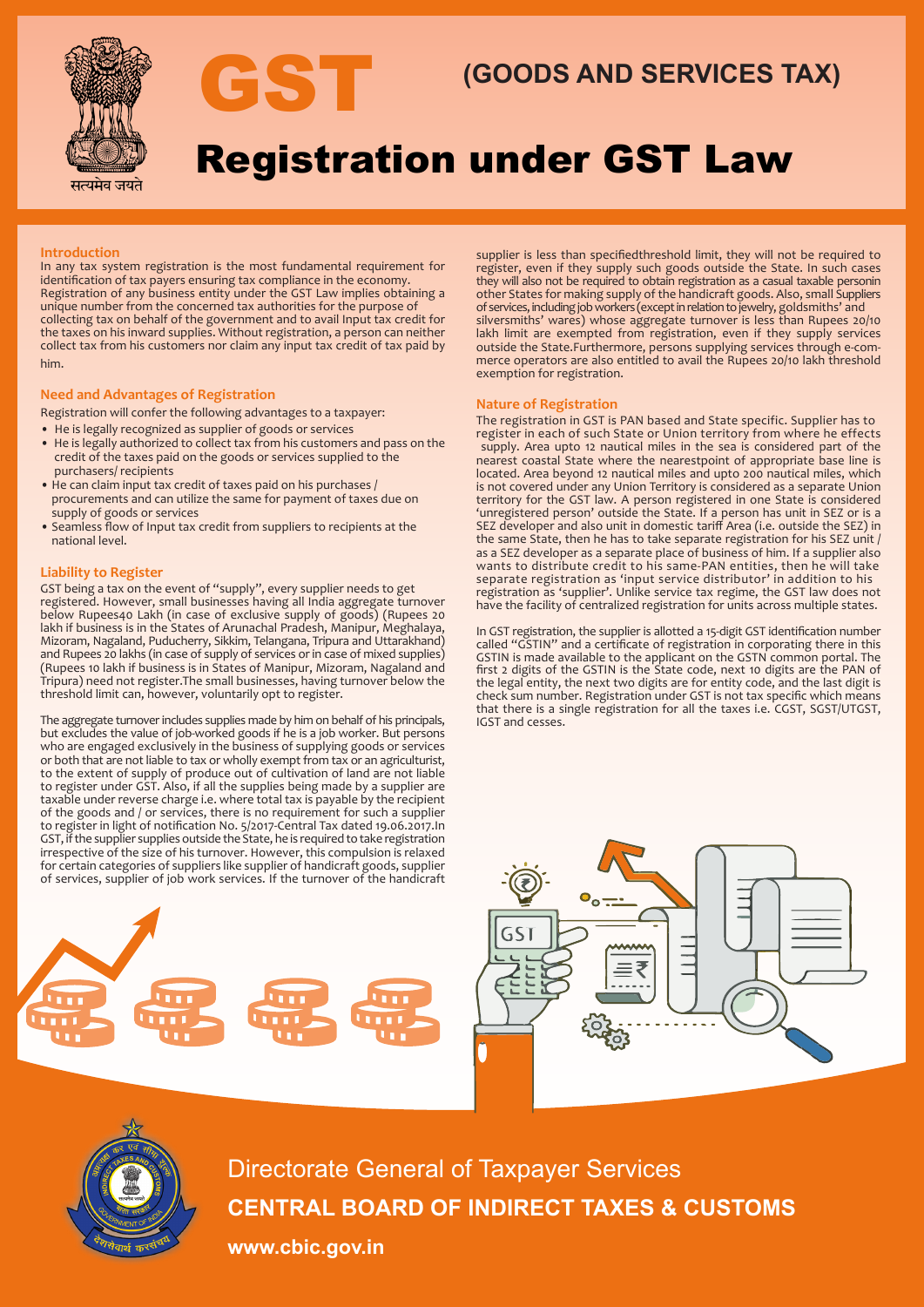

# **GST (GOODS AND SERVICES TAX)**

# Registration under GST Law

A given PAN based legal entity would have one GSTIN per State, that means a business entity having its branches in multiple States will have to take separate State-wise registration for the branches in different States. But a person having multiple places of business in a State or Union territory may be granted a separate registration for each such place of business.Further a unit in SEZ or a SEZ developer needs to necessarily obtain separate registration. Every registered person is required to display his certificate of registration in a prominent location at his principal place of business and at every additional place of business. He is also required to display his GSTIN on the name board exhibited at the said places.

Generally, the liability to register under GST arises when you are a "supplier" within the meaning of the term, and also if your aggregate turn over in the financial year is above the specified exemption threshold. However, the GST law enlists certain categories of suppliers who are required to get compulsory registration irrespective of their turnover that is to say, the specified threshold exemption limit is not available to them. Some of such suppliers who need to register compulsorily irrespective of the size of their turnover are those who are, -

• Inter-state suppliers. However, persons making inter-state supplies of taxable services and having an aggregate turnover, to be computed on all India basis, not exceeding an amount of twenty lakh rupees (ten lakh rupees in States of Manipur, Mizoram, Nagalandand Tripura) are exempted from obtaining registration vide notification No. 10/2017-Integrated Tax dated 13.10.2017 as amended vide notification No. 03/2019- Integrated Tax dated 29.01.2019. Also, vide notification No. 03/2018-Integrated Tax dated 22.10.2018, the Inter-state suppliers of handicraft goods are exempted from compulsory registration till they cross the specifiedexemption threshold.

• A person receiving supplies on which tax is payable by recipient on reverse charge basis. This covers the reverse charge on receipt of notified goods or services under Section 9(3) of CGST Act and 5(3) of IGST Act, and not those under Section 9(4) of CGST Act and Section 5(4) of the IGST Act. The goods so notified are cashew nuts, bidi wrapper leaves, tobacco leaves, silk yarn and raw cotton supplied by agriculturist, used vehicles, seized and confiscated goods, old and used goods, waste and scrap supplied by Government. The services notified for reverse charge include import of service, Goods transport agency service, legal services provided by advocates, certain services provided by Government, services supplied by an insurance agent or recovery agent, services by way of granting sponsorship, inward ocean freight services etc. However if all the supplies being made by the supplier are taxable under reverse charge where no tax is payable by the supplier on goods or services or both, then there is no such requirement for such supplier to register in light of notification No.05/2017- Central tax dated 19.06.2017.

• Casual taxable person who is not having fixed place of business in the State or Union Territory from where he wants to make supply. However casual taxable persons making supplies of specified handicraft goods need not take compulsory registration and are entitled to the threshold exemption limit. Handicraft goods are specified in Explanation to notification No. 21/2018- Central Tax (Rate) dated 26.07.2018.

• Non-resident taxable persons who are not having fixed place of business or residence in India. 'Non-resident taxable persons' and 'Casual taxable persons' can make taxable supplies only after obtaining the registration and they have to deposit in advance the estimated tax liability at the time of applying for the registration. They are given registration with 90 days' validity, which can be extended on need based basis for another 90 days.

• A person who supplies on behalf of some other taxable person (i.e. an Agent of some Principal). This covers 'Consignment Agents' or 'C&F Agents', and not 'Commission Agent'. A commission agent does not affectsupply; he only facilitates it. The scope of agent and principal has been clarified vide Circular No. 73/47/2018-GST dated 05.11.2018.

• An e-commerce operator, who is required to collect tax at source under section 52, who provide platform to the suppliers to make supply through it.Suppliers of goods who supply through such e-commerce operator who are liable to collect tax at source to the extent of 2% [1% CGST + 1% SGST/ UTGST or 2% IGST] while making payment to the respective supplier.

Persons supplying services through e-commerce operators need not take compulsory registration and are entitled to avail the threshold exemption as per notification No. 65/2017-Central Tax dated 15.11.2017 as amended vide notification No. 06/2019- Central Tax dated 29.01.2019. TCS shall not apply, where a person supplies his own product through his own website.

• Those e-commerce operators who are notified as liable for GST payment under Section 9(5) of the CGST Act, 2017. Service categories notified under this Section are broadly the services of transportation of passengers (e.g. by Ola, Uber etc); service of providing accommodation in hotels, inn, campsites; and housekeeping services like plumbing, carpentering etc.

• TDS Deductor. This covers the authorities notified under notification No. 33/2017-Central Tax dated 15.09.2017, who are mandated to deduct GST TDS @ 1% on payment made to supplier where value of such supply, under a contract, is more than Rs. 2.5 lakh.Such authorities are required to register separately as a TDS deductor irrespective of the turnover, the operation of tax deduction has been implemented w.e.f 1st October, 2018.

• Input service distributor. They need to separately register as ISD regardless of the turnover.

• Those supplying online information and data base access or retrieval services from outside India to a non-registered person in India. A simplified registration Scheme is provided for OIDAR service suppliers. Instead of State-wise registration, hewill take single registration for entire India either himself or through his appointed agent in India, and will pay IGST. The registration to and other GST compliance by the OIDAR service providers is exclusively administered by the Principal Commissioner of Central Tax, Bengaluru West and all officers subordinate to him.

• A casual taxable person is one who has a registered business in some State in India, but wants to effect supplies from some other State in which he is not having any fixed place of business. Such person needs to register in the State from where he seeks to supply as a casual taxable person. A non-resident taxable person is one who is a foreigner and occasionally wants to effect taxable supplies from any State in India, and for that he needs GST registration. GST law prescribes special procedure for registration, as also for extension of the operation period of such casual or non-resident taxable persons. They have to apply for registration at least five days in advance before making any supply. Also, registration is granted to them or period of operation is extended only after they make advance deposit of the estimated tax liability. While Income Tax PAN is the basis of GST registration, the Registration to a non-resident taxable person is given on the basis of his valid passport (in case of individual) or the Tax Identification number (TAN) issued by the respective country (if it is incorporated business entity).

In respect of supplies to some notified agencies of United Nations organisation, multinational financial institutions and other organisations, a centralised unique identification number (UIN) is issued. **Standardization of Procedures**

A total of 30 forms / formats have been prescribed in the GST registration rules. For every process in the registration chain such as application for registration, acknowledgment, query, rejection, registration certificate, showcause notice for cancellation, reply, amendment, field visit report etc., there are standard formats. This will make the process uniform all over the country. The decision making process will also be fast. Strict time lines have been stipulated for completion of different stages of registration process.

An application has to be submitted on line through the common portal (GSTN) within thirty days from the date when liability to register arose. The casual and non-resident taxable persons need to apply at least five days prior to the commencement of the business. For transferee of a business as going concern, the liability to register arises on the date of transfer.

The Proper Officer has to either raise a query or approve the grant of registration within three working days failing which registration would be considered as deemed to have been approved. The applicant would have to respond within seven working days starting from the fourth day of filing the original application. The proper officer would have to grant or reject the application for registration within seven working days thereafter.